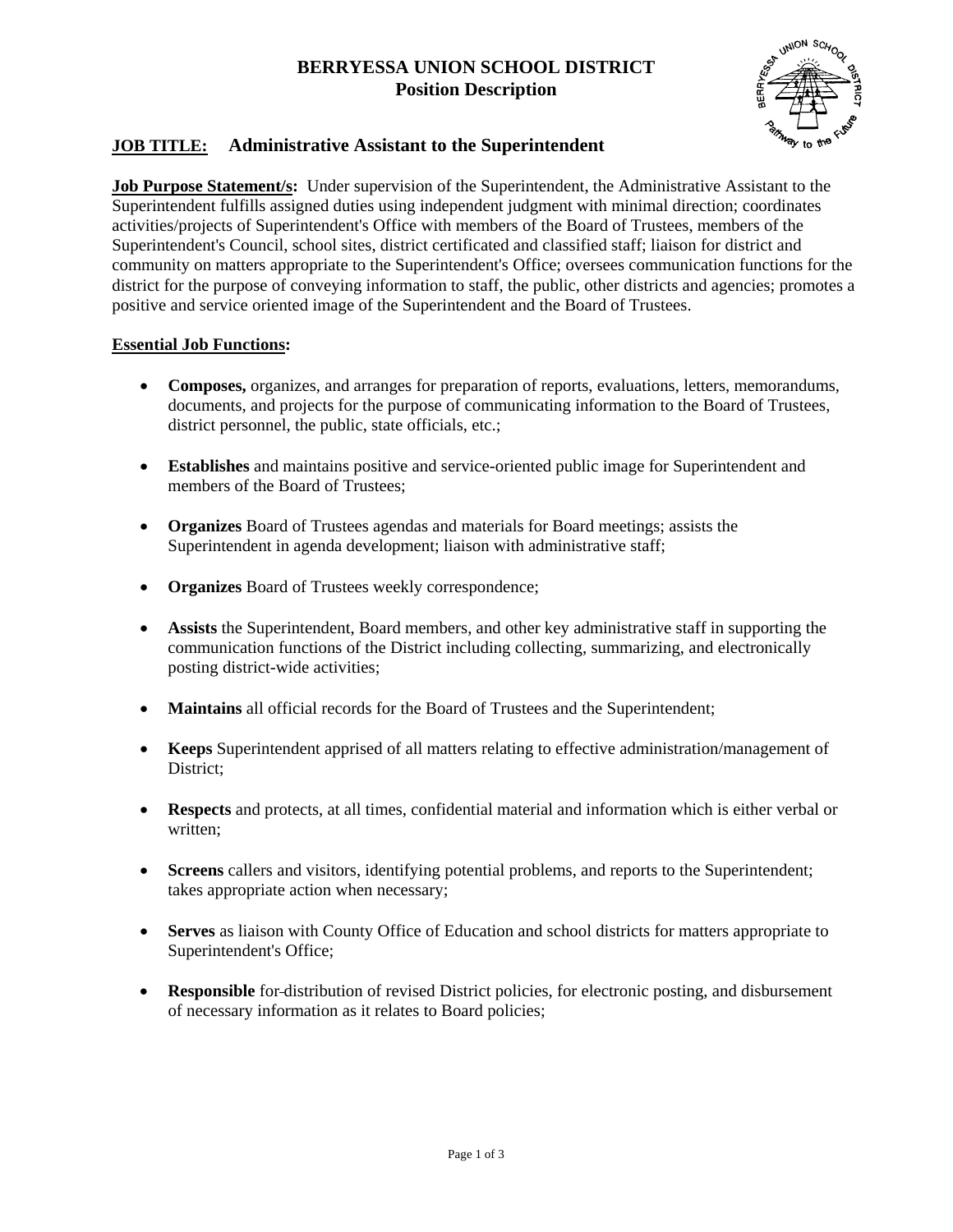# **BERRYESSA UNION SCHOOL DISTRICT Position Description**

- **Screens** incoming correspondence, routes to appropriate staff, follows up to ensure deadlines are met and uses independent judgment when necessary;
- **Attends** Board of Trustee meetings, records and transcribes Board minutes and prepares Board directives;
- **Attends** Management Team meetings and Superintendent's Council sessions to assist Superintendent with administrative details, as needed;
- **Processes** the ordering and distribution of department supplies for the purpose of acquiring necessary resources to support the operation of the Superintendent's Office;
- **Reconciles** budget and cash accounts as assigned for the purpose of maintaining accurate balances and complying District accounting practices;
- **Collaborates** in the development, production and completion of internal/external communication and publications for the purpose of communicating information; to the school and district personnel, the Board of Trustees, the public and county office;
- **Assists** with the facilitation and coordination of schedules and activities emanating from the Superintendent's office and other departments; for the purpose of ensuring that projects and activities are met in a timely manner;
- **Evaluates** and responds to inquiries of staff, the public, parents and/or students for the purpose of providing information and/or direction, as may be required;
- **Initiates** and completes needed communication, activities and projects to assure integration and accomplishment of District goals;

### **Other Job Functions:**

- **Attends** meetings for the purpose of conveying and/or gathering information required to perform functions.
- **Attends** appropriate workshops/conferences for the purpose of ongoing training.
- **Performs** other job-related duties as may be assigned.

### **Job Requirements - Qualifications:**

#### **Education and Experience Required:**

Any combination equivalent to:

- Completion of the twelfth grade; AA degree preferred;
- Five years of increasingly responsible secretarial and clerical experience; school district office experience, desirable